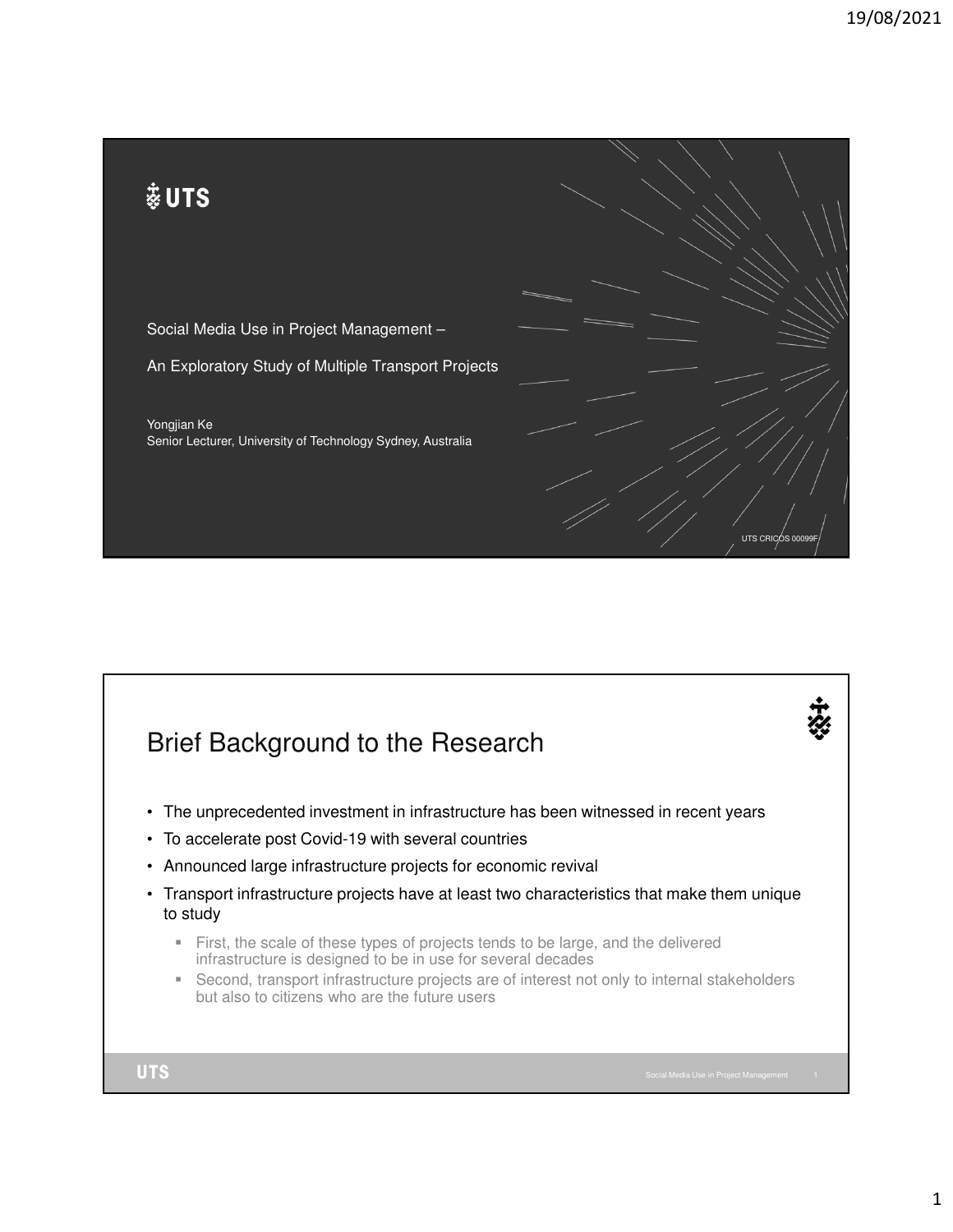

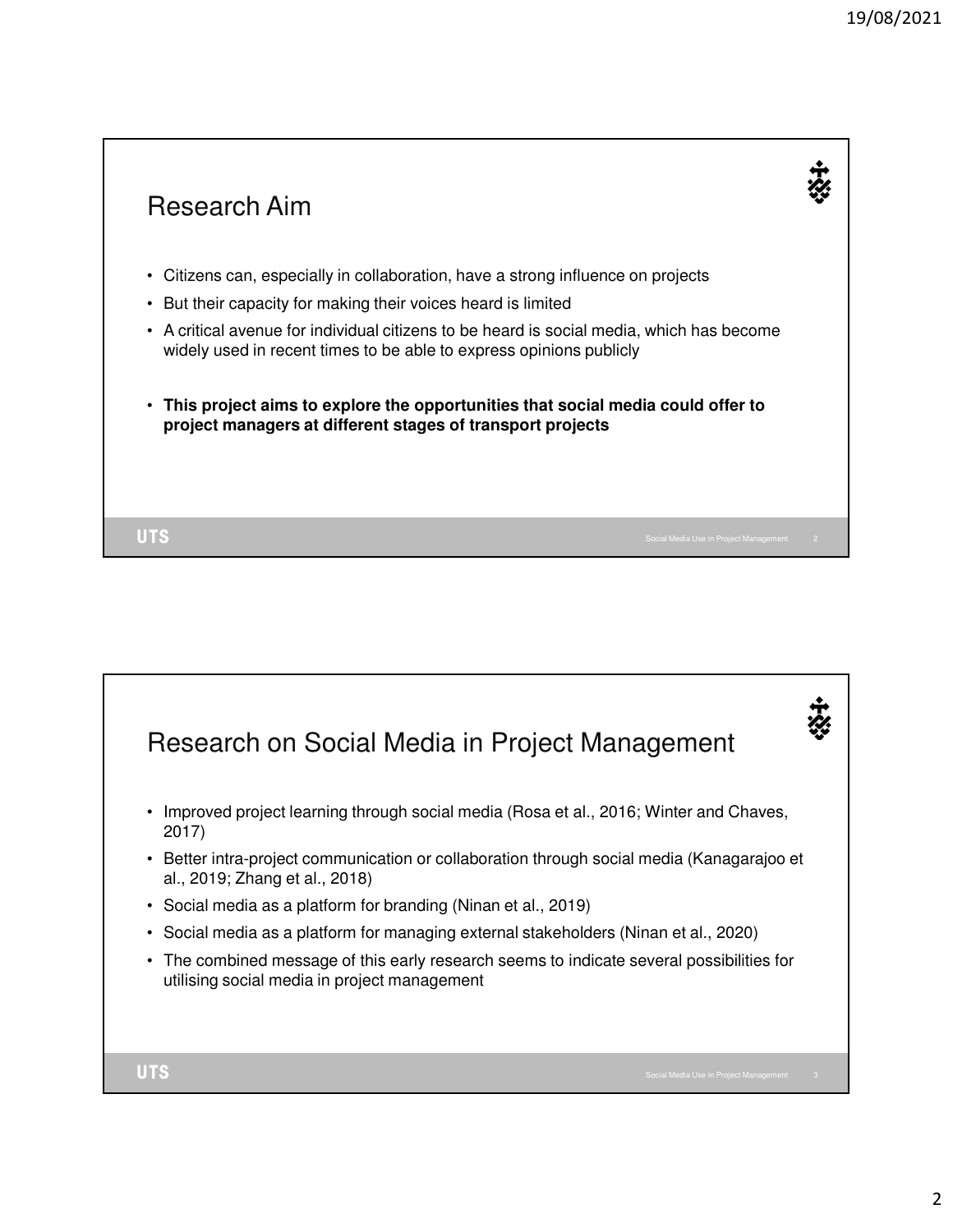

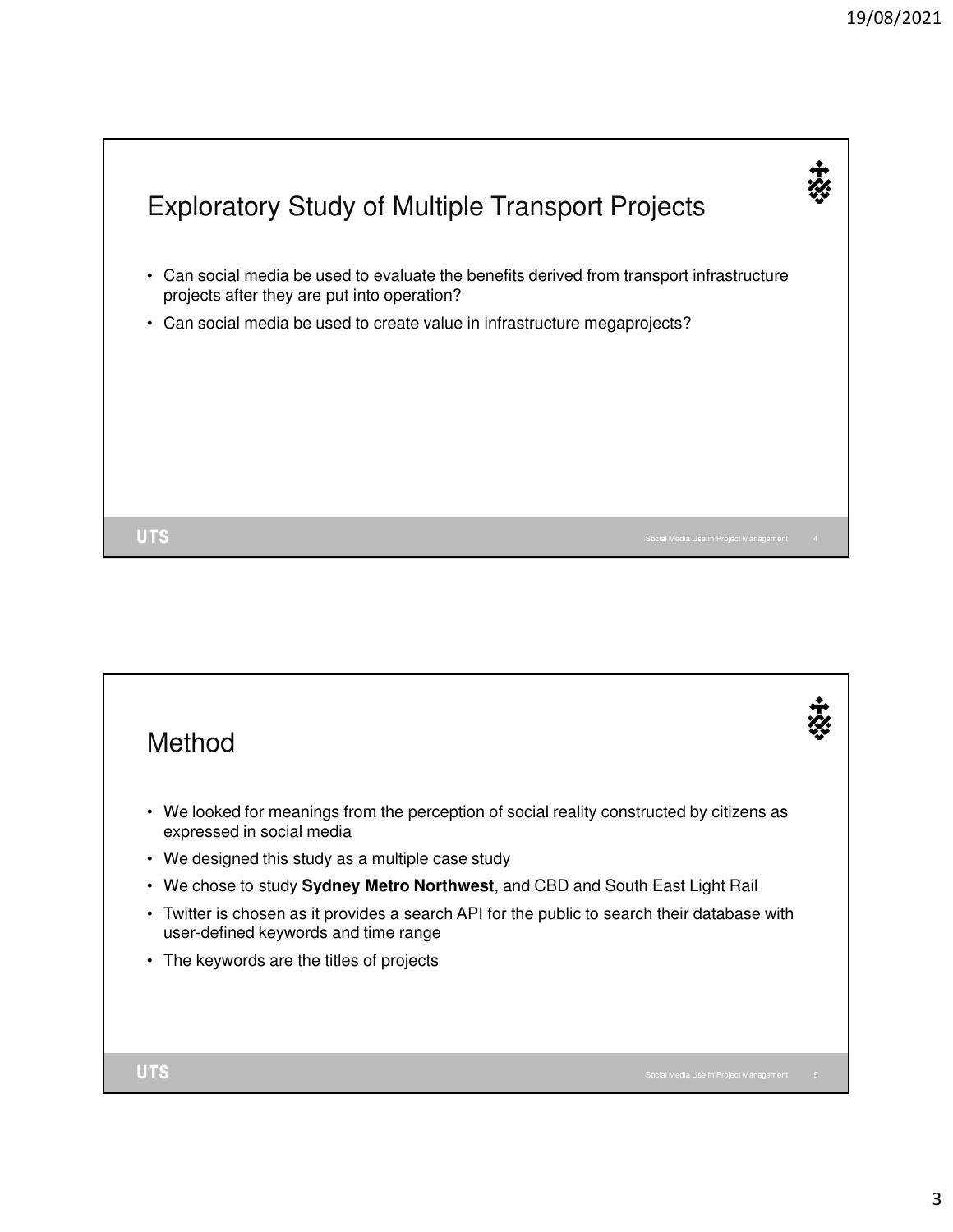

| <b>Benefits Realisation - Results</b>       |                               |                                                                                                                                                                                                                                                                                                                   |
|---------------------------------------------|-------------------------------|-------------------------------------------------------------------------------------------------------------------------------------------------------------------------------------------------------------------------------------------------------------------------------------------------------------------|
|                                             |                               |                                                                                                                                                                                                                                                                                                                   |
|                                             |                               |                                                                                                                                                                                                                                                                                                                   |
| <b>First Order Observations</b>             | <b>Aggregate Dimensions</b>   | <b>Tweet Example</b>                                                                                                                                                                                                                                                                                              |
| Fast                                        | Travel time saved             | "On the other side of the fence I'm actually having no problems                                                                                                                                                                                                                                                   |
| Time saving                                 |                               | and it's faster than the bus for me" (1/08/2019)                                                                                                                                                                                                                                                                  |
| Impressive first experience                 | Enhanced customer             | "New, Sydney Metro driverless trains New experience. Pretty                                                                                                                                                                                                                                                       |
| Fun pretending they were the<br>driver      | satisfaction                  | impressed, gotta say." (11/07/2019)                                                                                                                                                                                                                                                                               |
| Cleanliness                                 |                               |                                                                                                                                                                                                                                                                                                                   |
| Quiet                                       |                               |                                                                                                                                                                                                                                                                                                                   |
| Aesthetics of the metro stations            | City landscape                | "There is so much new infrastructure and development<br>happening within the CBD. Sydney's Pitt Street Station will<br>become the city's newest landmark with a \$463 million contract<br>awarded to build the new metro railway station and the buildings<br>above it. #sydneyproperty #cityliving" (24/09/2019) |
| More housing choices                        | Social benefits               | "Grand Cherrybrook home is just a quick walk to Sydney metro                                                                                                                                                                                                                                                      |
| Better access to services                   |                               | northwest https://ift.tt/2Gb31t8" (12/07/2019)                                                                                                                                                                                                                                                                    |
| Complaints about doors                      | Identified operational issues | "the USB points in car 0501 don t work FYI" (15/09/2019)                                                                                                                                                                                                                                                          |
| Non-functional facilities                   |                               |                                                                                                                                                                                                                                                                                                                   |
|                                             |                               |                                                                                                                                                                                                                                                                                                                   |
| Lack of parking<br>Lack of connecting buses |                               |                                                                                                                                                                                                                                                                                                                   |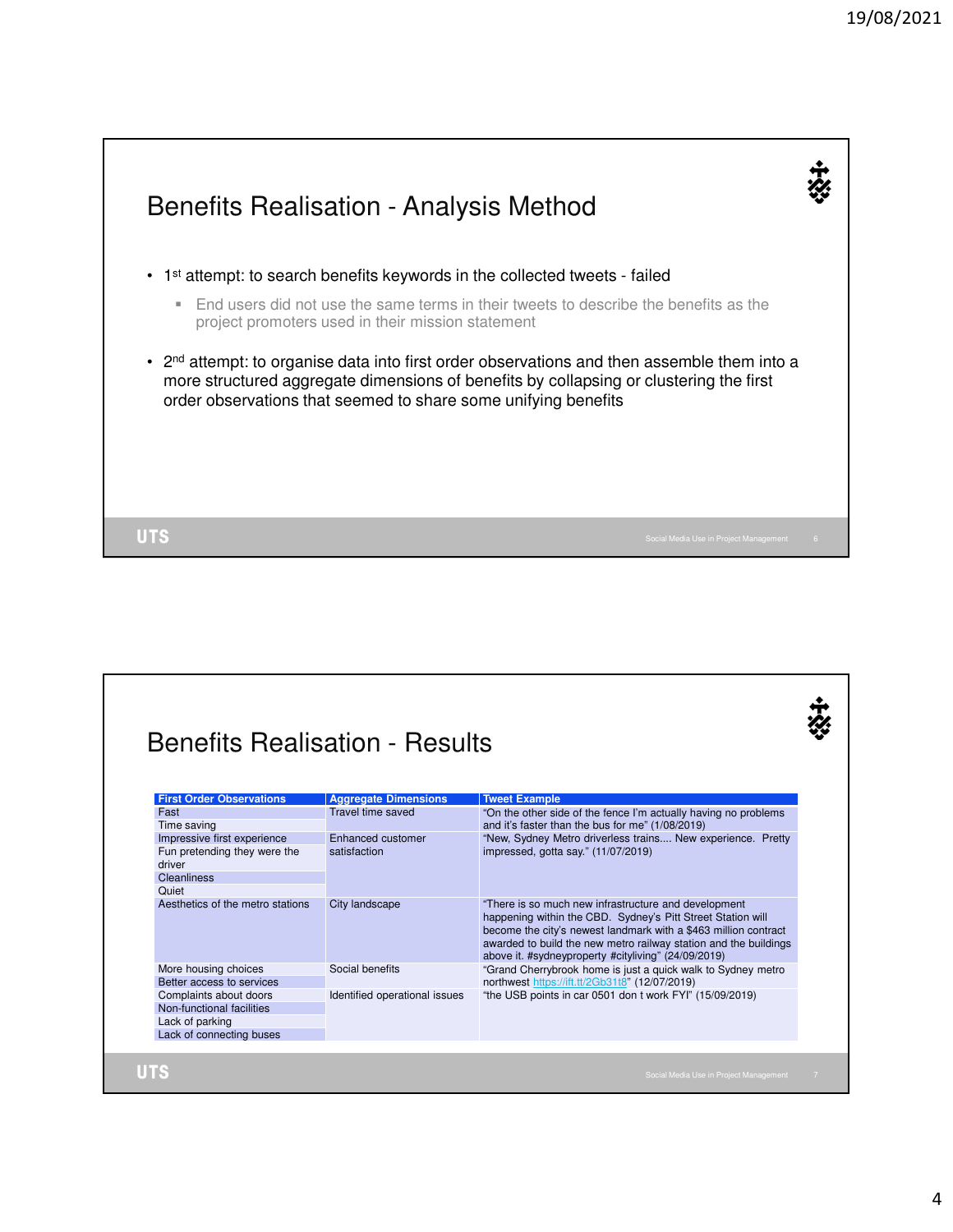

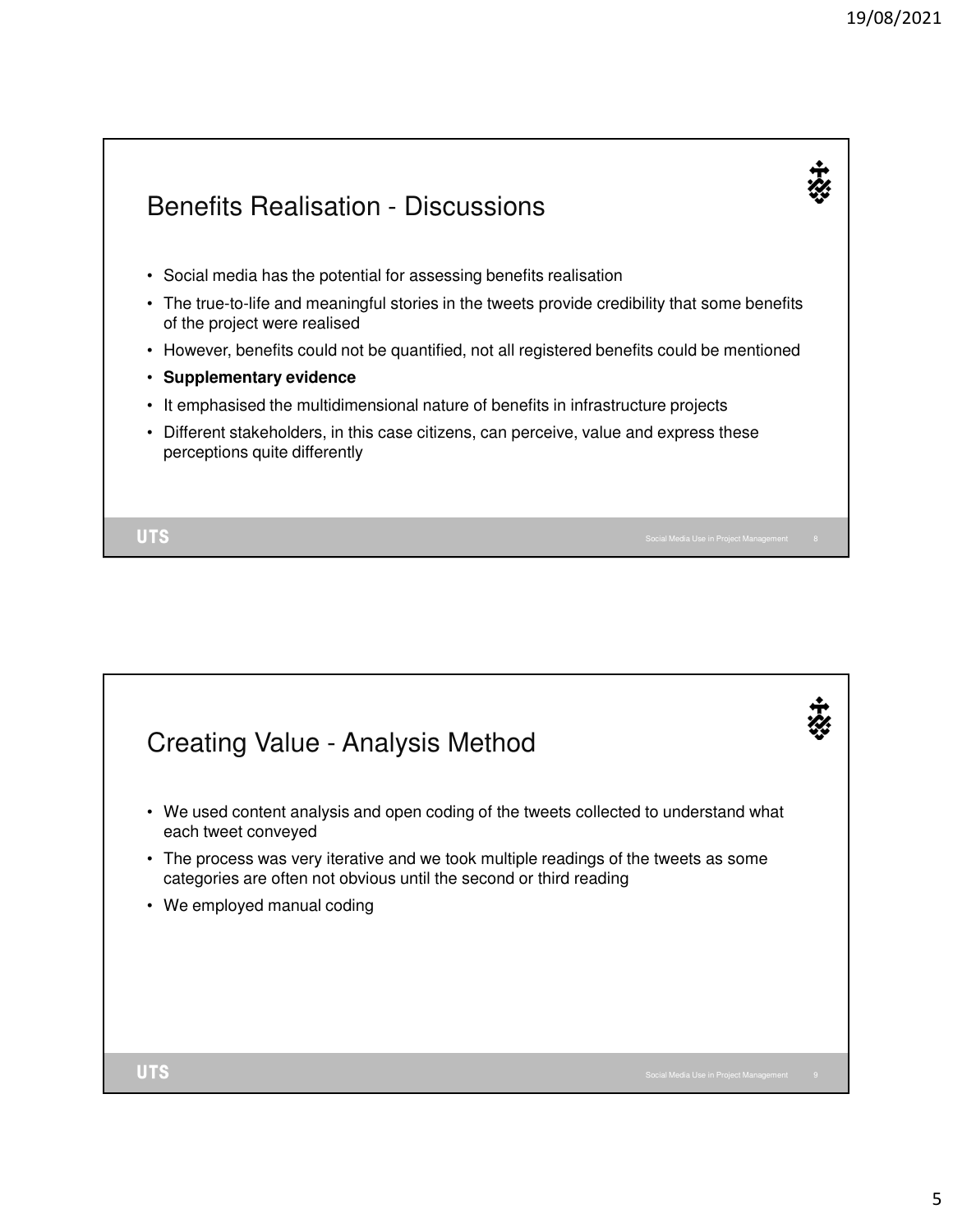

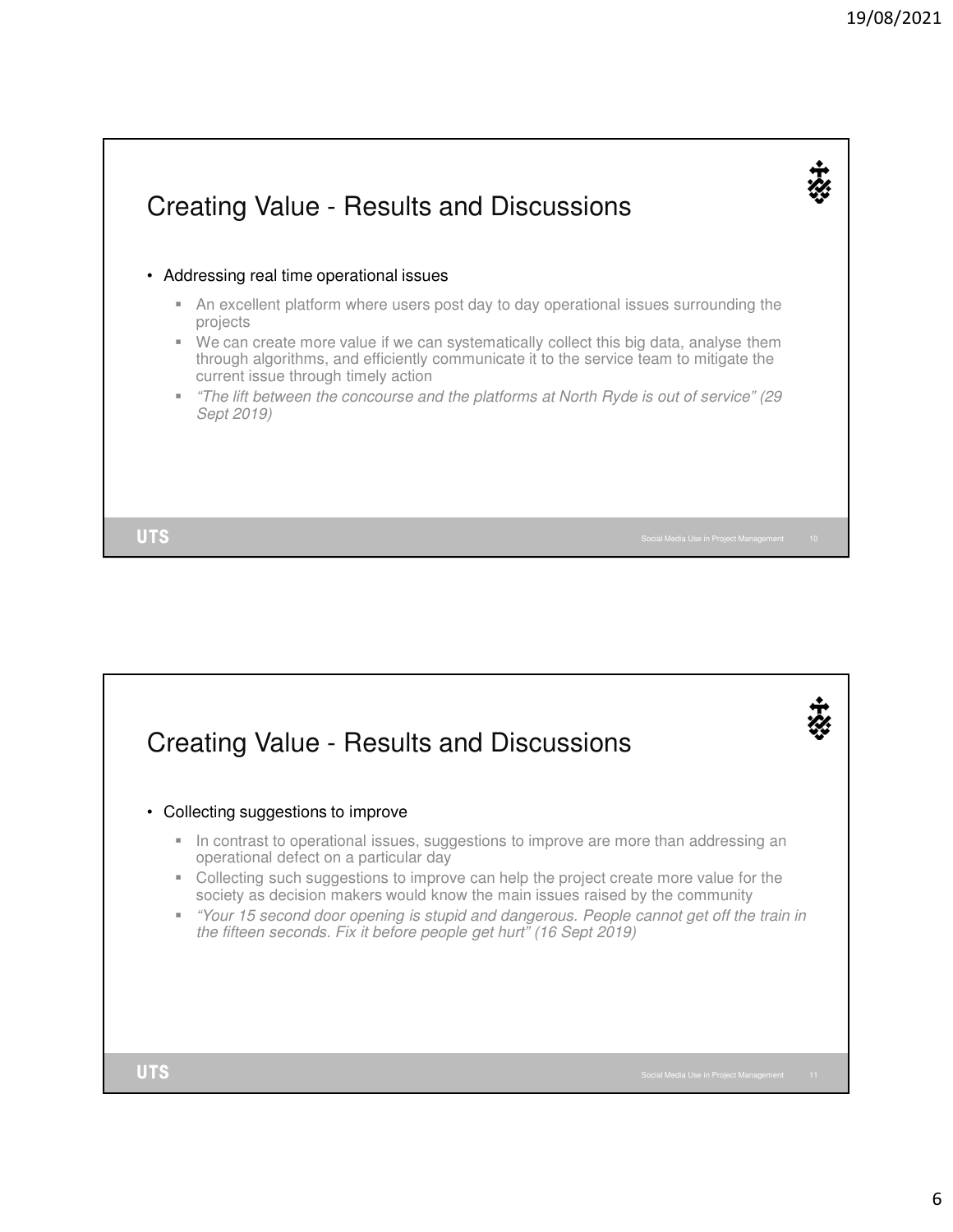

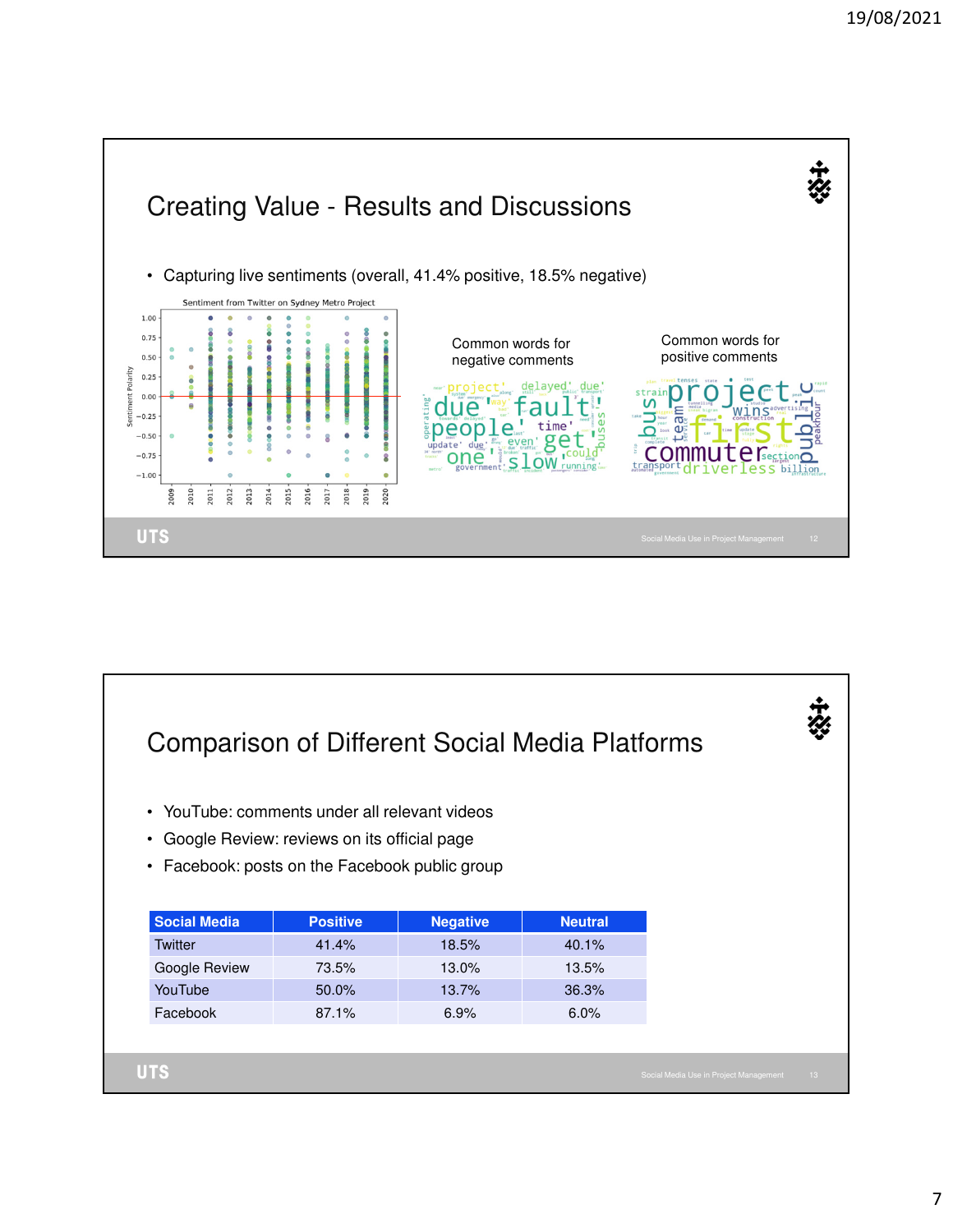